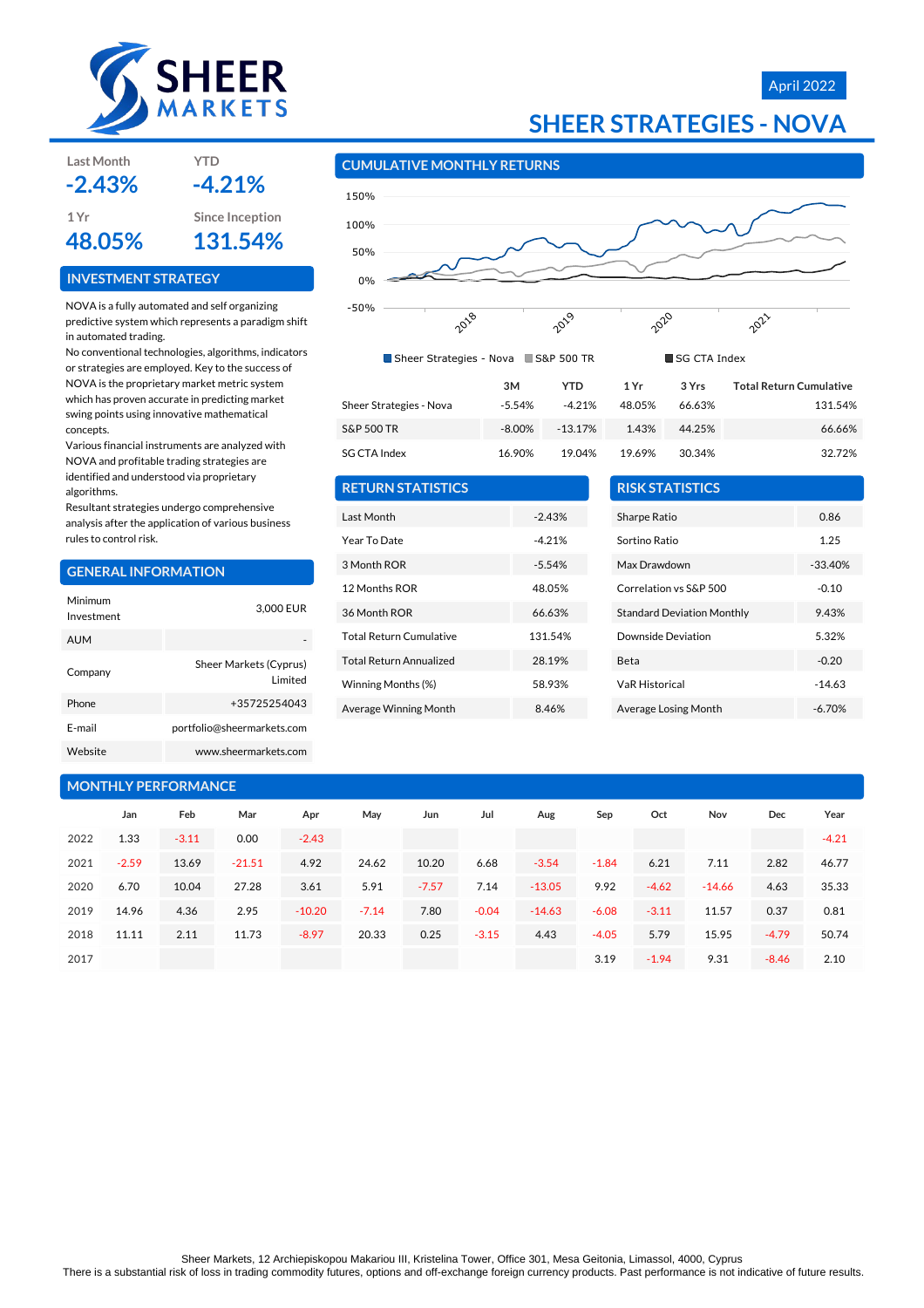

# April 2022

#### **RETURN REPORT**

| Period   | <b>Best</b> | Worst    | Average | Median | Last    |
|----------|-------------|----------|---------|--------|---------|
| 1 Month  | 27.28       | $-21.51$ | 2.35    | 2.89   | $-2.43$ |
| 3 Months | 44.02       | $-23.82$ | 7.32    | 5.17   | $-5.54$ |
| 6 Months | 59.57       | $-30.29$ | 15.19   | 17.44  | 5.72    |
| 1 Year   | 58.81       | $-19.10$ | 29.34   | 32.70  | 48.05   |
| 2 Years  | 84.11       | 3.46     | 53.19   | 53.77  | 30.26   |
| 3 Years  | 100.44      | 51.52    | 77.64   | 79.65  | 66.63   |
| 5 Years  |             |          |         |        |         |

#### **DRAWDOWN REPORT**

|                |          |    | No. Depth (%) Length (Months) Recovery (Months) Start date End date |         |         |
|----------------|----------|----|---------------------------------------------------------------------|---------|---------|
| 1              | $-33.40$ | 7  | 5                                                                   | 04/2019 | 03/2020 |
| $\mathfrak{D}$ | $-28.62$ | 10 | $\mathcal{P}$                                                       | 06/2020 | 05/2021 |
| 3              | $-8.97$  | 1  | 1                                                                   | 04/2018 | 05/2018 |
| 4              | $-8.46$  | 1  | $\mathbf{1}$                                                        | 12/2017 | 01/2018 |
| 5              | $-5.54$  | 3  | 0                                                                   | 02/2022 |         |

# **SHEER STRATEGIES - NOVA**

**DISTRIBUTION OF MONTHLY RETURNS**



Sheer Strategies - Nova S&P 500 TR SG CTA Index

#### **DRAWDOWN**



Sheer Strategies - Nova S&P 500 TR SG CTA Index







Sheer Strategies - Nova S&P 500 TR SG CTA Index

#### **12 MONTH ROLLING ROR**



Sheer Strategies - Nova S&P 500 TR SG CTA Index

#### **DOWN CAPTURE VS. S&P 500 TR**